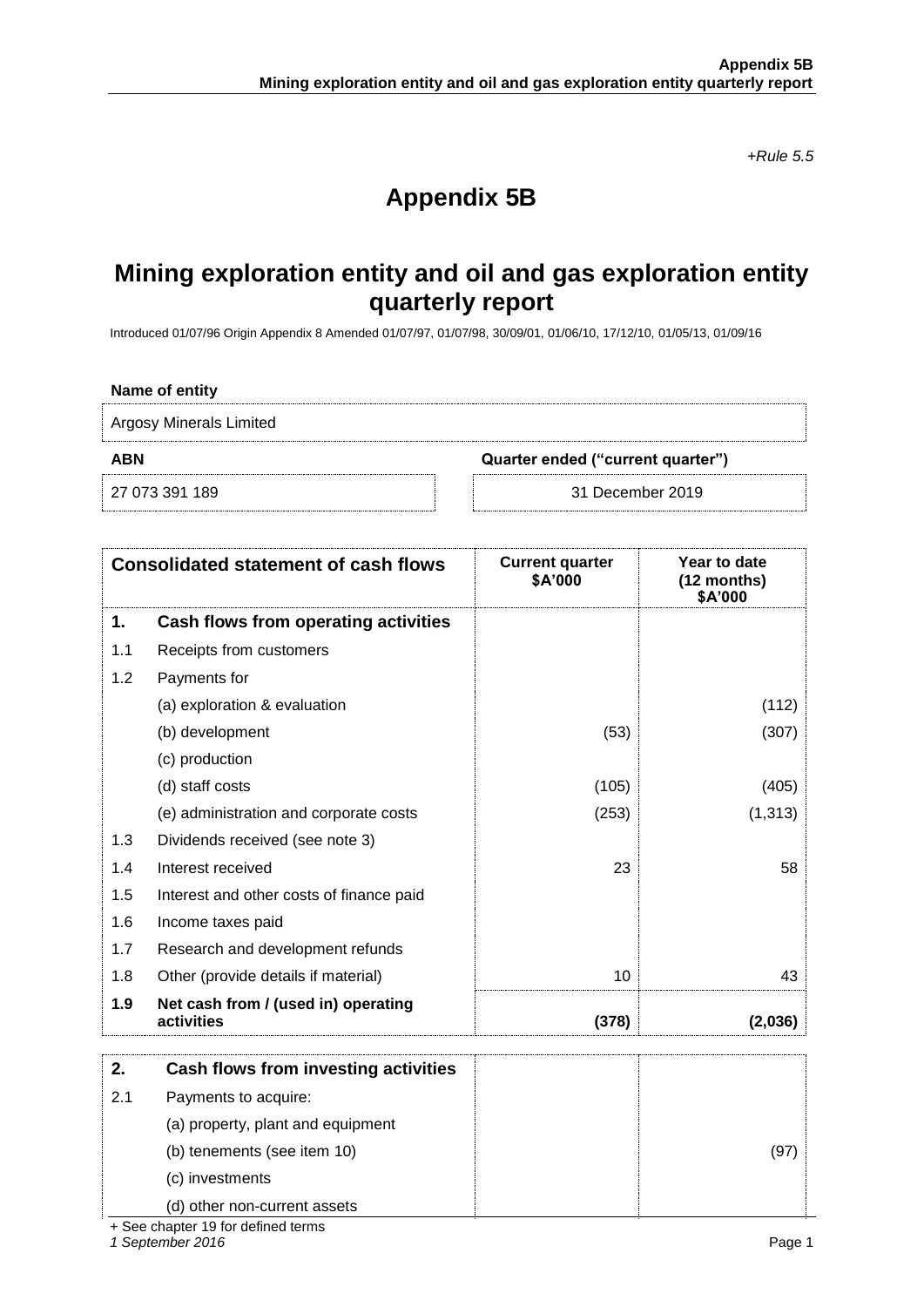| <b>Consolidated statement of cash flows</b> |                                                                                                                       | <b>Current quarter</b><br>\$A'000 | Year to date<br>(12 months)<br>\$A'000 |
|---------------------------------------------|-----------------------------------------------------------------------------------------------------------------------|-----------------------------------|----------------------------------------|
| 2.2                                         | Proceeds from the disposal of:                                                                                        |                                   |                                        |
|                                             | (a) property, plant and equipment                                                                                     |                                   |                                        |
|                                             | (b) tenements (see item 10)                                                                                           |                                   |                                        |
|                                             | (c) investments                                                                                                       |                                   |                                        |
|                                             | (d) other non-current assets                                                                                          |                                   |                                        |
| 2.3                                         | Cash flows funds sent to related entity -<br>Puna Mining to fund Development costs of<br>Rincon Project in Argentina. | (372)                             | (3,288)                                |
| 2.4                                         | Dividends received (see note 3)                                                                                       |                                   |                                        |
| 2.5                                         | Other                                                                                                                 |                                   |                                        |
| 2.6                                         | Net cash from / (used in) investing<br>activities                                                                     | (372)                             | (3, 385)                               |
| 3.                                          | <b>Cash flows from financing activities</b>                                                                           |                                   |                                        |
| 3.1                                         | Proceeds from issues of shares                                                                                        |                                   | 9,101                                  |
| 3.2                                         | Proceeds from issue of convertible notes                                                                              |                                   |                                        |
| 3.3                                         | Proceeds from exercise of share options                                                                               | 180                               | 225                                    |
| 3.4                                         | Transaction costs related to issues of<br>shares, convertible notes or options                                        | (2)                               | (641)                                  |
| 3.5                                         | Proceeds from borrowings                                                                                              |                                   |                                        |
| 3.6                                         | Repayment of borrowings                                                                                               |                                   |                                        |
| 3.7                                         | Transaction costs related to loans and<br>borrowings                                                                  |                                   |                                        |
| 3.8                                         | Dividends paid                                                                                                        |                                   |                                        |
| 3.9                                         | Other – share funds held in trust                                                                                     |                                   |                                        |
| 3.10                                        | Net cash from / (used in) financing<br>activities                                                                     | 178                               | 8,685                                  |
| 4.                                          | Net increase / (decrease) in cash and<br>cash equivalents for the period                                              |                                   |                                        |
| 4.1                                         | Cash and cash equivalents at beginning of<br>period                                                                   | 6,552                             | 2,690                                  |
| 4.2                                         | Net cash from / (used in) operating<br>activities (item 1.9 above)                                                    | (378)                             | (2,036)                                |
| 4.3                                         | Net cash from / (used in) investing activities<br>(item 2.6 above)                                                    | (372)                             | (3, 385)                               |
| 4.4                                         | Net cash from / (used in) financing activities<br>(item 3.10 above)                                                   | 178                               | 8,685                                  |
| 4.5                                         | Effect of movement in exchange rates on<br>cash held                                                                  | (12)                              | 14                                     |
| 4.6                                         | Cash and cash equivalents at end of<br>period                                                                         | 5,968*                            | 5,968*                                 |

\**funds held in Puna bank accounts at 31 December 2019 not included in the above*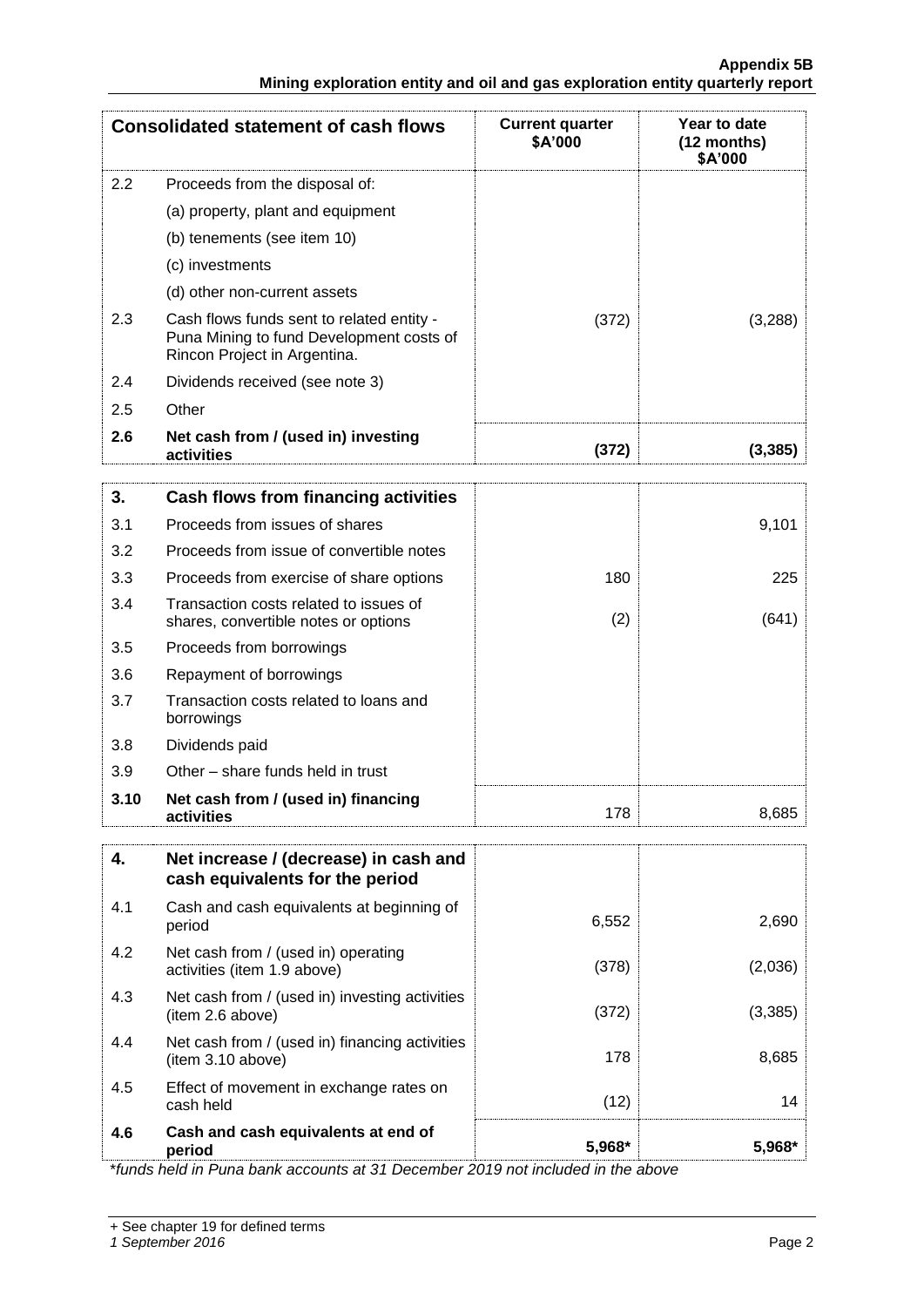| 5.  | Reconciliation of cash and cash<br>equivalents<br>at the end of the quarter (as shown in the<br>consolidated statement of cash flows) to the<br>related items in the accounts | <b>Current quarter</b><br>\$A'000 | <b>Previous quarter</b><br>\$A'000 |
|-----|-------------------------------------------------------------------------------------------------------------------------------------------------------------------------------|-----------------------------------|------------------------------------|
| 5.1 | <b>Bank balances</b>                                                                                                                                                          | 58                                | 127                                |
| 5.2 | Call deposits                                                                                                                                                                 | 5,910                             | 6,425                              |
| 5.3 | <b>Bank overdrafts</b>                                                                                                                                                        |                                   |                                    |
| 5.4 | Other (provide details)                                                                                                                                                       |                                   |                                    |
| 5.5 | Cash and cash equivalents at end of<br>quarter (should equal item 4.6 above)                                                                                                  | $5.968*$                          | $6.552*$                           |

*\*funds held in Puna bank accounts at 31 December 2019 not included in the above*

| 6.  | Payments to directors of the entity and their associates                                                    | <b>Current quarter</b><br><b>\$A'000</b> |  |
|-----|-------------------------------------------------------------------------------------------------------------|------------------------------------------|--|
| 6.1 | Aggregate amount of payments to these parties included in item 1.2                                          | 135                                      |  |
| 6.2 | Aggregate amount of cash flow from loans to these parties included<br>in item 2.3                           |                                          |  |
| 6.3 | Include below any explanation necessary to understand the transactions included in<br>items $6.1$ and $6.2$ |                                          |  |

| \$105K - Directors Fees                                                |
|------------------------------------------------------------------------|
| \$30K – Company Secretarial, Office Administration and Accounting Fees |

| 7. | Payments to related entities of the entity and their |  |  |
|----|------------------------------------------------------|--|--|
|    | associates                                           |  |  |

- 7.1 Aggregate amount of payments to these parties included in item 1.2
- 7.2 Aggregate amount of cash flow from loans to these parties included in item 2.3 (Puna Mining Argentina) 372
- 7.3 Include below any explanation necessary to understand the transactions included in items 7.1 and 7.2

Funds remitted to Puna Mining S.A in Argentina (Loans to Puna Mining S.A.)

| 8.  | <b>Financing facilities available</b><br>Add notes as necessary for an<br>understanding of the position | <b>Total facility amount</b><br>at quarter end<br>\$A'000 | Amount drawn at<br>quarter end<br>\$A'000 |
|-----|---------------------------------------------------------------------------------------------------------|-----------------------------------------------------------|-------------------------------------------|
| 8.1 | Loan facilities                                                                                         | -                                                         |                                           |
| 8.2 | Credit standby arrangements                                                                             | -                                                         |                                           |
| 8.3 | Other (please specify)                                                                                  | -                                                         |                                           |

8.4 Include below a description of each facility above, including the lender, interest rate and whether it is secured or unsecured. If any additional facilities have been entered into orare proposed to be entered into after quarter end, include details of those facilities as well.

**Current quarter \$A'000**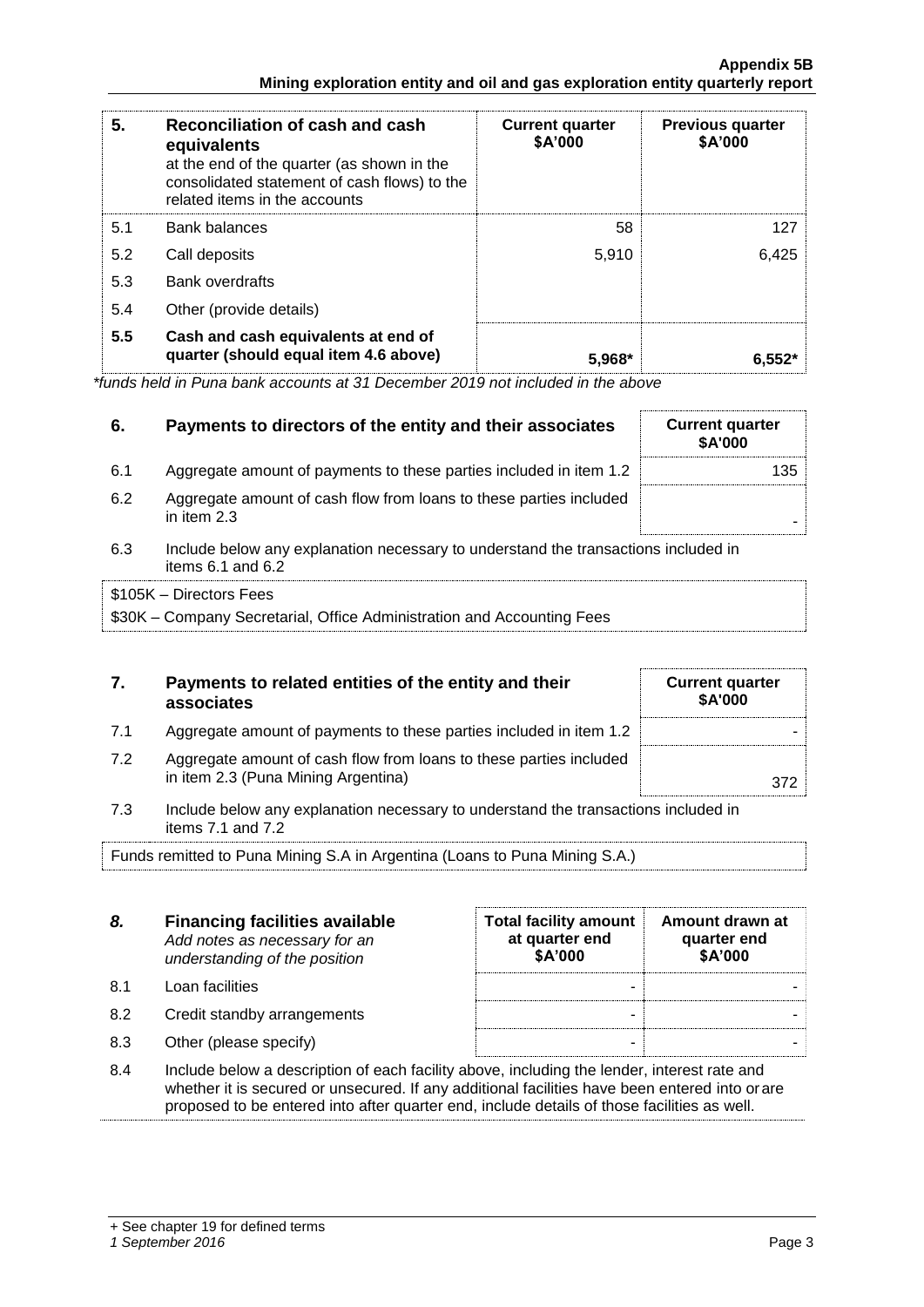| 9.  | <b>Estimated cash outflows for next quarter</b> | \$A'000 |
|-----|-------------------------------------------------|---------|
| 9.1 | Exploration and evaluation                      | 25      |
| 9.2 | Development                                     | 250     |
| 9.3 | Production                                      | 200     |
| 9.4 | Staff costs                                     | 105     |
| 9.5 | Administration and corporate costs              | 200     |
| 9.6 | Other                                           | 0       |
| 9.7 | <b>Total estimated cash outflows</b>            | 780     |
|     |                                                 |         |

| 10.  | <b>Changes in tenements</b><br>(items $2.1(b)$ and $2.2(b)$<br>above)                       | <b>Tenement</b><br>reference and<br><b>location</b> | <b>Nature of</b><br>interest | Interest at<br>beginning<br>of quarter | Interest at<br>end of<br>quarter |
|------|---------------------------------------------------------------------------------------------|-----------------------------------------------------|------------------------------|----------------------------------------|----------------------------------|
| 10.1 | Interests in mining tenements<br>and petroleum tenements<br>lapsed, relinquished or reduced |                                                     |                              |                                        |                                  |
| 10.2 | Interests in mining tenements<br>and petroleum tenements<br>acquired or increased           |                                                     |                              |                                        |                                  |

### **Compliance statement**

- 1 This statement has been prepared in accordance with accounting standards and policies which comply with Listing Rule 19.11A.
- 2 This statement gives a true and fair view of the matters disclosed.

Sign here:

(Company secretary) Print name: Andrea Betti

Date: 31 January 2020